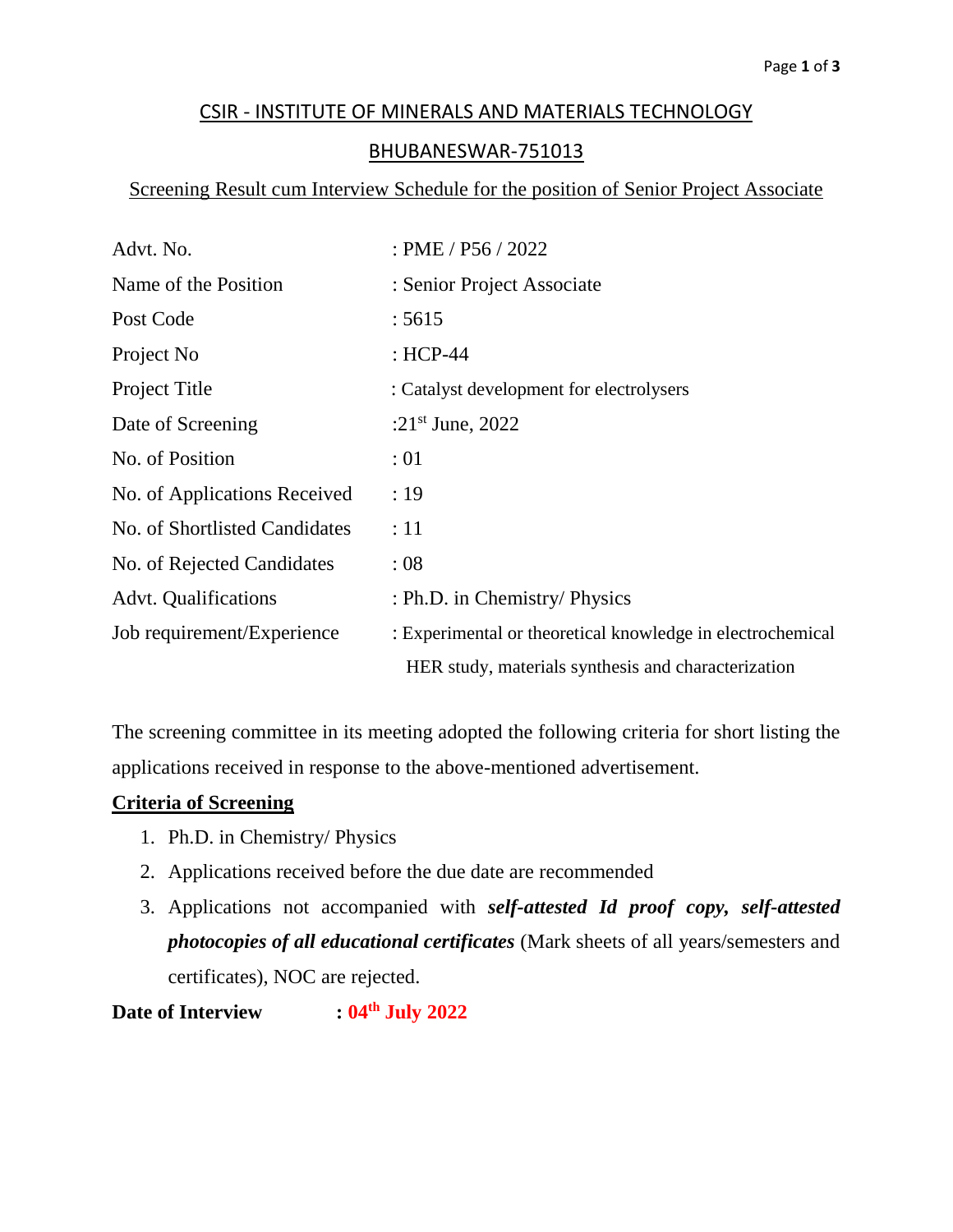| SI.<br>No. | <b>Application</b><br>$\bf No$ | Name of the<br>Candidate<br>(Dr.Mr.Mrs.) | Father's/<br><b>Husband's Name</b> | <b>Recommendations</b><br>of the Screening<br><b>Committee</b> |
|------------|--------------------------------|------------------------------------------|------------------------------------|----------------------------------------------------------------|
| 1.         | P56/5615/01                    | <b>JYOSHNA RANI ROUT</b>                 | Dhadi Rout                         | Eligible for Interview                                         |
| 2.         | P56/5615/04                    | <b>MADHUSMITA</b><br><b>BEHERA</b>       | Jadumani Behera                    | Eligible for Interview                                         |
| 3.         | P56/5615/07                    | P. VELUSAMY                              | Periyasamy                         | Eligible for Interview                                         |
| 4.         | P56/5615/08                    | DEBAMALYA GHOSH                          | Lakshman Chandra<br>Ghosh          | Eligible for Interview                                         |
| 5.         | P56/5615/09                    | <b>SUBHAJIT RAUT</b>                     | <b>Atul Chandra Raut</b>           | Eligible for Interview                                         |
| 6.         | P56/5615/10                    | <b>MANIKANDAN M</b>                      | P. Mayimurugan                     | Eligible for Interview                                         |
| 7.         | P56/5615/11                    | <b>AKSHYA KUMAR</b><br><b>BEHERA</b>     | Minaketan Behera                   | Eligible for Interview                                         |
| 8.         | P56/5615/13                    | <b>TAPAS KUMAR</b><br><b>MONDAL</b>      | Shyamal Kumar<br>Mondal            | Eligible for Interview                                         |
| 9.         | P56/5615/16                    | <b>SAHU SUSHANT</b><br><b>PRABHAKAR</b>  | Prabhakar Sahu                     | Eligible for Interview                                         |
| 10.        | P56/5615/17                    | <b>MRINAL JAUHARI</b>                    | Dileep Sinha                       | Eligible for Interview                                         |
| 11         | P56/5615/18                    | <b>DHARMENDRA</b><br><b>KUMAR JENA</b>   | Narendra Kumar Jena                | Eligible for Interview                                         |

Details of Candidates recommended by Screening Committee calling for Interview:

All the above candidates are informed that the interview for the above-said position has been scheduled to be held on **04th July 2022 at 10:00 AM** through Google Meet at CSIR IMMT, BBSR. The Google Meet link to join the online interview will be provided to the shortlisted candidates on or before **02nd July 2022** by mail.

Details of Candidates not recommended by Screening Committee calling for Interview:

| Sl.<br>No. | <b>Application</b><br>N <sub>0</sub> | Name of the<br>Candidate<br>(Dr./Mr./Mrs.) | Father's/Husband's<br><b>Name</b> | <b>Remarks</b>    |
|------------|--------------------------------------|--------------------------------------------|-----------------------------------|-------------------|
|            | P56/5615/03                          | <b>JOSHI NITESH</b><br><b>GOVIND</b>       | Joshi Govind Narayan              | Not completed PhD |
| 2          | P56/5615/05                          | A. GOWRISANKAR                             | N. Aruchamy                       | Not completed PhD |
| 3          | P56/5615/14                          | <b>MARIEESWARAN M</b>                      | Muppidathi M                      | Not completed PhD |